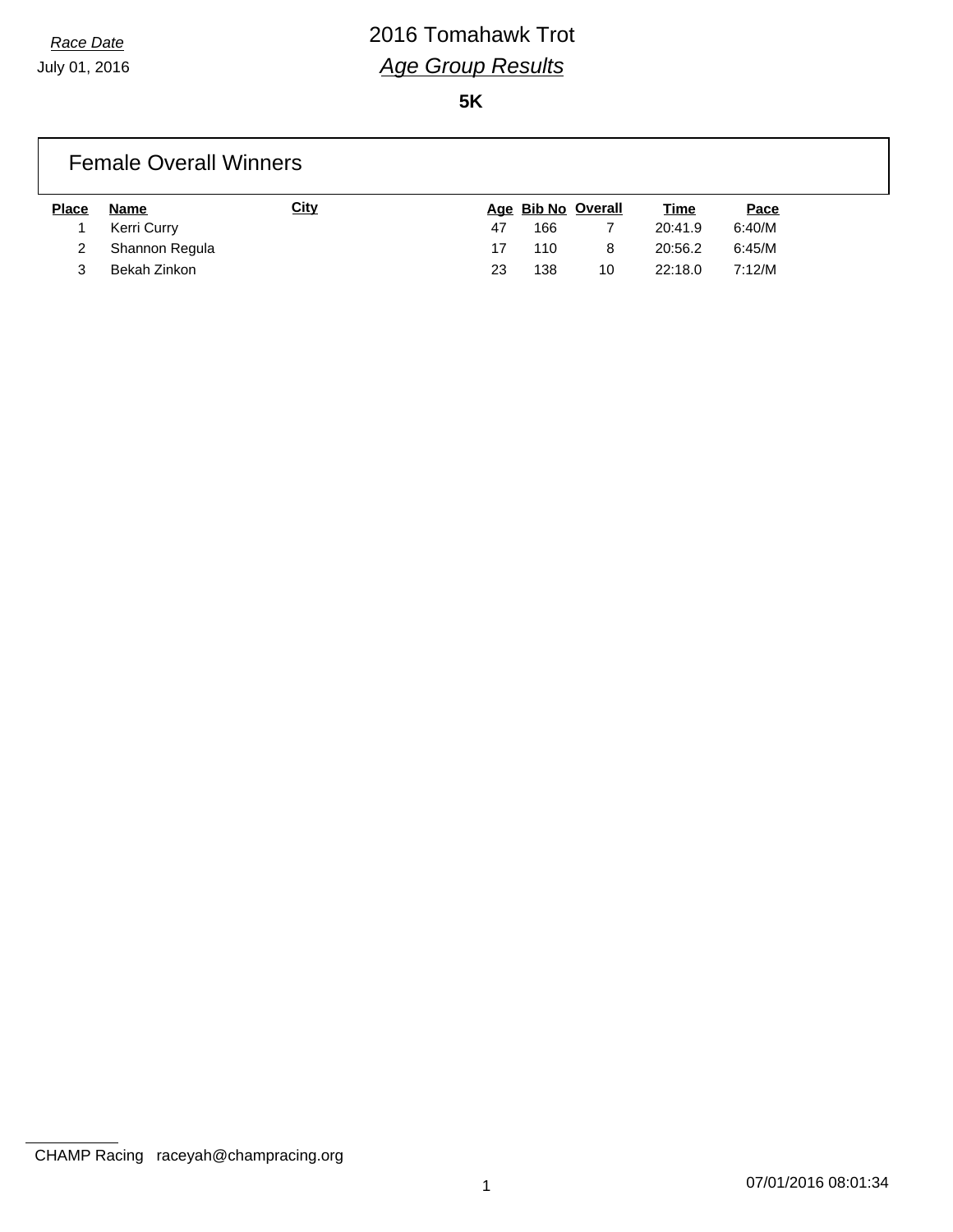$\Gamma$ 

### *Race Date* 2016 Tomahawk Trot *Age Group Results*

**5K**

|                         | Female 19 and Under                      |             |          |          |                    |                    |                  |  |
|-------------------------|------------------------------------------|-------------|----------|----------|--------------------|--------------------|------------------|--|
| <b>Place</b>            | <b>Name</b>                              | <b>City</b> |          |          | Age Bib No Overall | <b>Time</b>        | Pace             |  |
| 1                       | Sammy Myers                              |             | 13       | 161      | 25                 | 25:13.3            | 8:08/M           |  |
| $\overline{\mathbf{c}}$ | Caitlin Green                            |             | 12       | 158      | 27                 | 25:19.9            | 8:10/M           |  |
| 3                       | Alex Piraino                             |             | 16       | 167      | 33                 | 26:12.4            | 8:27/M           |  |
| 4                       | Mikayla Baker                            |             | 16       | 9        | 34                 | 26:12.4            | 8:27/M           |  |
| 5                       | <b>Destiny Grewell</b>                   |             | 16       | 159      | 49                 | 28:08.0            | 9:05/M           |  |
| 6                       | Jessica Leishman                         |             | 15       | 170      | 62                 | 29:36.0            | 9:33/M           |  |
| $\overline{7}$          | Lauren Long                              |             | 19       | 75       | 63                 | 29:47.0            | 9:36/M           |  |
| $\,8\,$                 | Lael Medema                              |             | 14       | 87       | 64                 | 29:49.7            | 9:37/M           |  |
| $\boldsymbol{9}$        | Caitlin Clarke                           |             | 18       | 149      | 71                 | 30:38.9            | 9:53/M           |  |
| 10                      | Maggie Miller                            |             | 15       | 94       | 72                 | 30:46.7            | 9:55/M           |  |
| 11                      | Hannah Johnson                           |             | 11       | 69       | 73                 | 30:51.5            | 9:57/M           |  |
| 12                      | Kim Nichols                              |             | 17       | 102      | 77                 | 31:50.5            | 10:16/M          |  |
| 13                      | Hannah Peeper                            |             | 18       | 105      | 82                 | 32:35.6            | 10:31/M          |  |
| 14                      | Brianna Richardson                       |             | 8        | 150      | 92                 | 34:42.2            | 11:12/M          |  |
| 15                      | Brianna Keim                             |             | 11       | 143      | 100                | 37:18.6            | 12:02/M          |  |
| 16                      | Kenzie Dunfee                            |             | 15       | 30       | 112                | 40:35.0            | 13:05/M          |  |
| 17                      | Keilee Tellows                           |             | 14       | 146      | 114                | 41:22.9            | 13:21/M          |  |
|                         |                                          |             |          |          |                    |                    |                  |  |
|                         | Female 20 to 29                          |             |          |          |                    |                    |                  |  |
| <b>Place</b>            | <b>Name</b>                              | <b>City</b> |          |          | Age Bib No Overall | <b>Time</b>        | Pace             |  |
| 1                       | Christina Kenney                         |             | 22       | 72       | 18                 | 23:59.4            | 7:44/M           |  |
| $\overline{2}$          | <b>Brittany Gunther</b>                  |             | 26       | 50       | 26                 | 25:14.1            | 8:08/M           |  |
| 3                       | <b>Elisabeth Stark</b>                   |             | 20       | 129      | 98                 | 36:50.8            | 11:53/M          |  |
| 4                       | <b>Tiffany Hunka</b>                     |             | 24       | 60       | 119                | 46:13.0            | 14:55/M          |  |
|                         | Female 30 to 39                          |             |          |          |                    |                    |                  |  |
| <b>Place</b>            | <b>Name</b>                              | City        |          |          | Age Bib No Overall | <b>Time</b>        | Pace             |  |
| 1                       | Ellen Mann                               |             | 35       | 148      | 19                 | 24:02.8            | 7:45/M           |  |
| $\overline{2}$          | Beth Goodwin                             |             | 35       | 47       | 21                 | 24:51.0            | 8:01/M           |  |
| $\sqrt{3}$              | Amy Brandon                              |             | 30       | 15       | 32                 | 26:08.6            | 8:26/M           |  |
| $\overline{\mathbf{4}}$ | Tammi Gammon                             |             | 34       | 142      | 39                 | 26:51.1            | 8:40/M           |  |
| 5                       | <b>Candis Palmer</b>                     |             | 37       | 103      | 40                 | 26:51.1            | 8:40/M           |  |
| 6<br>$\overline{7}$     | <b>Haley McPeek</b><br>Stephanie Johnson |             | 30<br>32 | 82<br>64 | 41<br>50           | 26:52.0<br>28:15.6 | 8:40/M<br>9:07/M |  |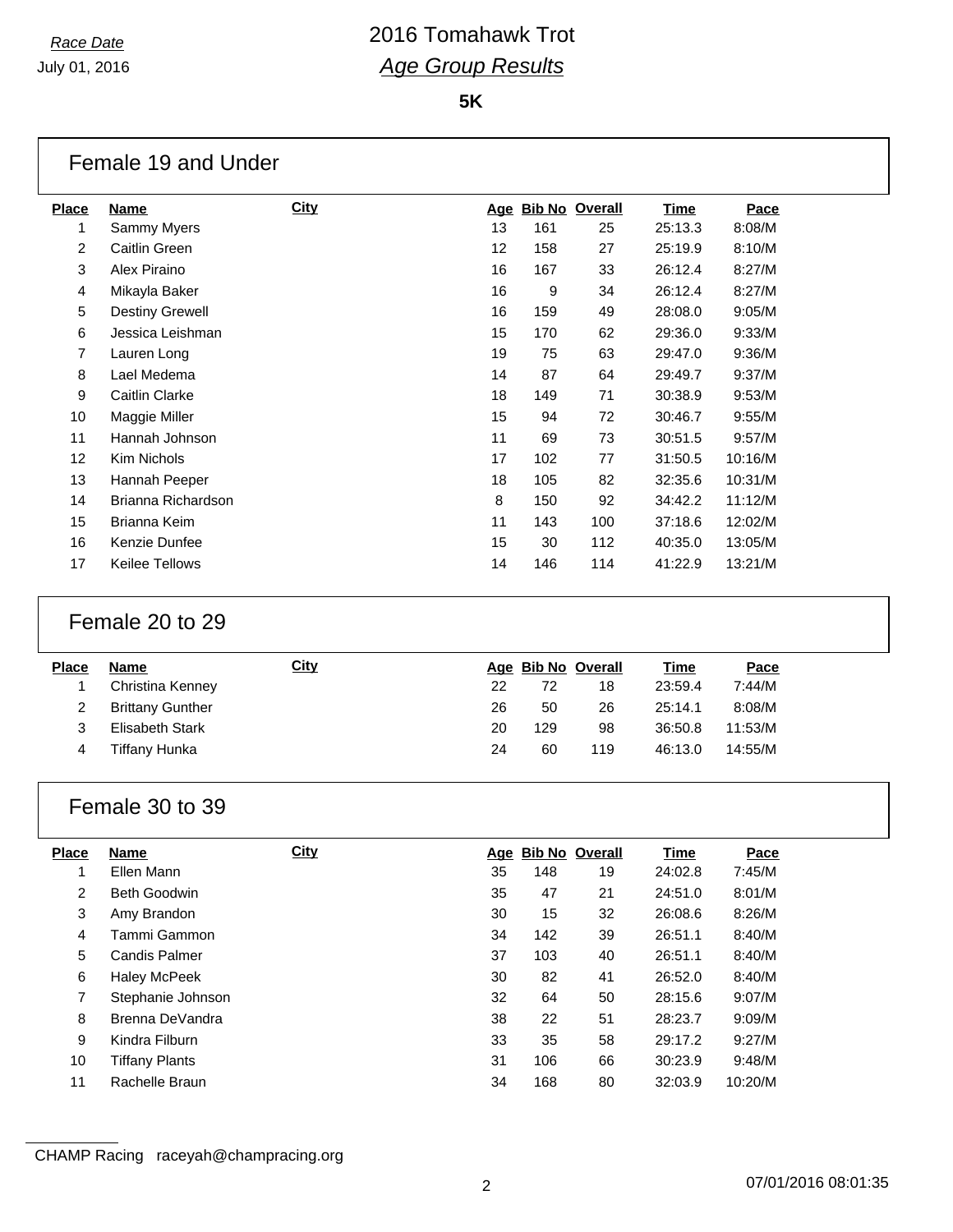## *Race Date* 2016 Tomahawk Trot *Age Group Results*

**5K**

| Female 30 to 39 |  |  |
|-----------------|--|--|
|-----------------|--|--|

| <b>Place</b> | <b>Name</b>         | <b>City</b> | Age | <b>Bib No Overall</b> |     | <b>Time</b> | Pace    |
|--------------|---------------------|-------------|-----|-----------------------|-----|-------------|---------|
| 12           | Jill Bickford       |             | 35  | 12                    | 83  | 32:37.8     | 10:31/M |
| 13           | Autumn McCray       |             | 37  | 80                    | 85  | 33:05.2     | 10:40/M |
| 14           | Deanna Schwendiman  |             | 35  | 119                   | 89  | 34:20.4     | 11:05/M |
| 15           | Arielle Reichman    |             | 30  | 111                   | 90  | 34:24.9     | 11:06/M |
| 16           | Richelle Richardson |             | 31  | 151                   | 94  | 35:22.9     | 11:25/M |
| 17           | Leslie Neininger    |             | 39  | 100                   | 96  | 36:43.1     | 11:51/M |
| 18           | Liz Albrecht        |             | 31  | 1                     | 97  | 36:48.1     | 11:52/M |
| 19           | Jessica Daniels     |             | 32  | 20                    | 99  | 37:02.6     | 11:57/M |
| 20           | Missie Dunfee       |             | 37  | 28                    | 113 | 40:57.4     | 13:13/M |
| 21           | Jen Truex           |             | 33  | 133                   | 122 | 51:33.7     | 16:38/M |
| 22           | Haley Rankin        |             | 39  | 107                   | 124 | 52:37.8     | 16:58/M |
| 23           | Amy Cantu           |             | 36  | 16                    | 125 | 58:45.5     | 18:57/M |
|              |                     |             |     |                       |     |             |         |

#### Female 40 to 49

| <b>Place</b> | <b>Name</b>           | <b>City</b> | <u>Age</u> | <b>Bib No Overall</b> |     | <u>Time</u> | Pace    |
|--------------|-----------------------|-------------|------------|-----------------------|-----|-------------|---------|
| 1            | Susan Speedy          |             | 41         | 124                   | 31  | 25:54.6     | 8:21/M  |
| 2            | Kelly Bolden          |             | 47         | 165                   | 35  | 26:24.7     | 8:31/M  |
| 3            | <b>Stacie Stemm</b>   |             | 44         | 131                   | 37  | 26:32.0     | 8:34/M  |
| 4            | Angel Miller          |             | 42         | 91                    | 44  | 27:34.3     | 8:54/M  |
| 5            | <b>Hallie Baker</b>   |             | 44         | 5                     | 60  | 29:27.3     | 9:30/M  |
| 6            | Jan Schupp            |             | 45         | 116                   | 67  | 30:35.5     | 9:52/M  |
| 7            | Amy Palmer            |             | 46         | 104                   | 68  | 30:35.8     | 9:52/M  |
| 8            | Polly Stark           |             | 48         | 130                   | 70  | 30:38.3     | 9:53/M  |
| 9            | Michele Devore        |             | 45         | 25                    | 79  | 32:03.1     | 10:20/M |
| 10           | <b>Julz Shpantz</b>   |             | 40         | 185                   | 81  | 32:22.0     | 10:26/M |
| 11           | Stephanie Johnson     |             | 42         | 68                    | 93  | 35:16.3     | 11:23/M |
| 12           | Stephenie Wilson      |             | 46         | 136                   | 105 | 38:23.8     | 12:23/M |
| 13           | Mary Long             |             | 49         | 77                    | 107 | 39:24.9     | 12:43/M |
| 14           | Lisa Squires          |             | 45         | 125                   | 109 | 40:12.8     | 12:58/M |
| 15           | Diane Sanders         |             | 46         | 114                   | 111 | 40:32.2     | 13:05/M |
| 16           | <b>Tracey Viereck</b> |             | 44         | 134                   | 115 | 41:59.0     | 13:33/M |

#### Female 50 to 59

| <b>Place</b> | <b>Name</b>          | <b>City</b> |    | Age Bib No Overall |     | Time    | Pace    |
|--------------|----------------------|-------------|----|--------------------|-----|---------|---------|
|              | Anne Gunter          |             | 51 | 48                 | 76  | 31:34.4 | 10:11/M |
|              | <b>Cheryl Staley</b> |             | 58 | 126                | 88  | 34:06.8 | 11:00/M |
| 3            | Jen Horner           |             | 54 | 58                 | 101 | 37:39.2 | 12:09/M |
| 4            | Jane Clay            |             | 52 | 17                 | 110 | 40:29.6 | 13:04/M |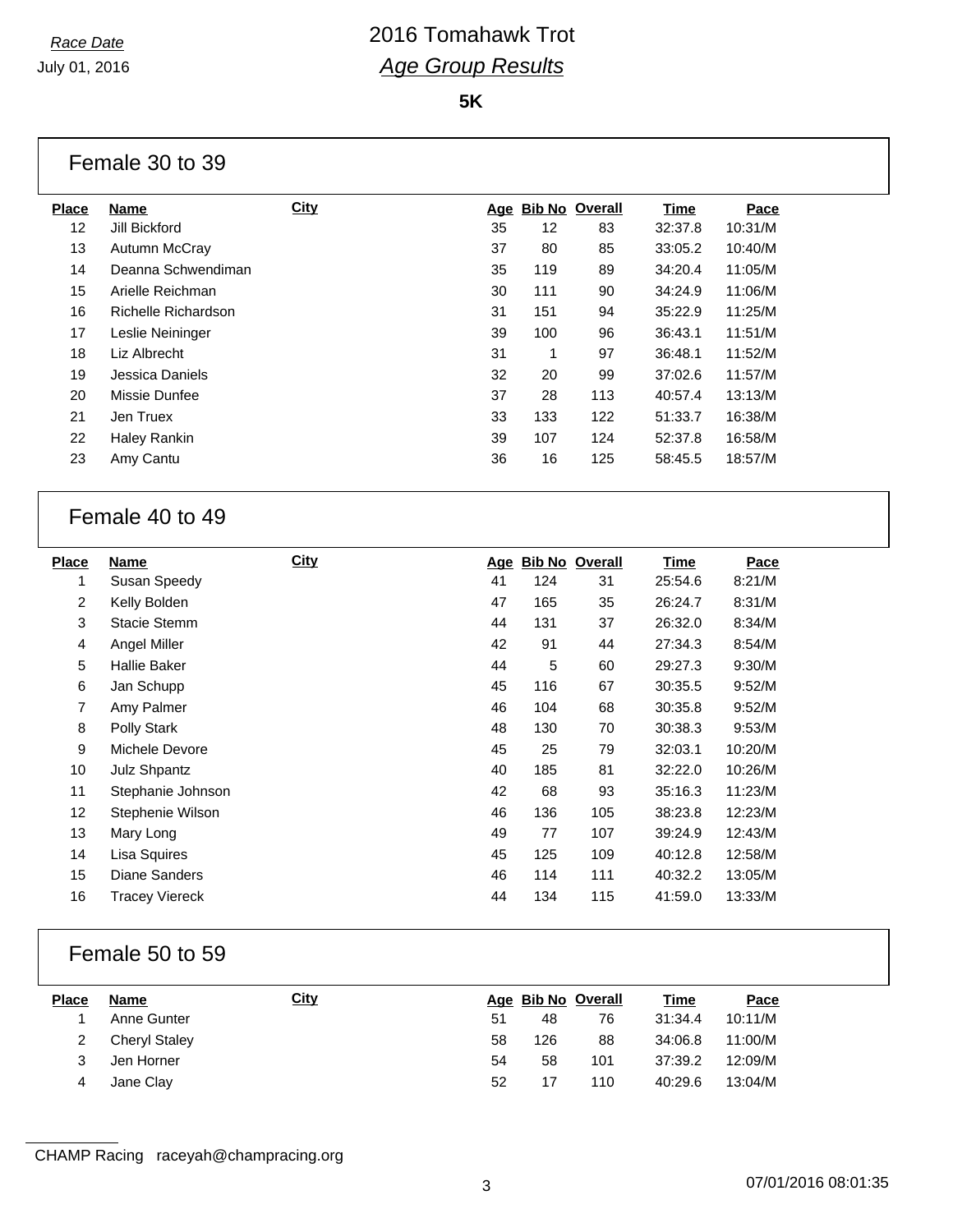July 01, 2016

# *Race Date* 2016 Tomahawk Trot *Age Group Results*

**5K**

|              | Female 50 to 59      |             |    |                           |                    |                        |                 |  |
|--------------|----------------------|-------------|----|---------------------------|--------------------|------------------------|-----------------|--|
| <b>Place</b> | Name                 | <b>City</b> |    |                           | Age Bib No Overall | Time                   | Pace            |  |
| 5            | Robin Furbay         |             | 51 | 41                        | 120                | 46:41.6                | 15:04/M         |  |
| 6            | Linda Medema         |             | 57 | 89                        | 123                | 52:37.2                | 16:58/M         |  |
|              | Female 60 to 69      |             |    |                           |                    |                        |                 |  |
| <b>Place</b> | Name<br>Marcie Smith | <b>City</b> | 62 | Age Bib No Overall<br>123 | 118                | <b>Time</b><br>46:02.4 | Pace<br>14:51/M |  |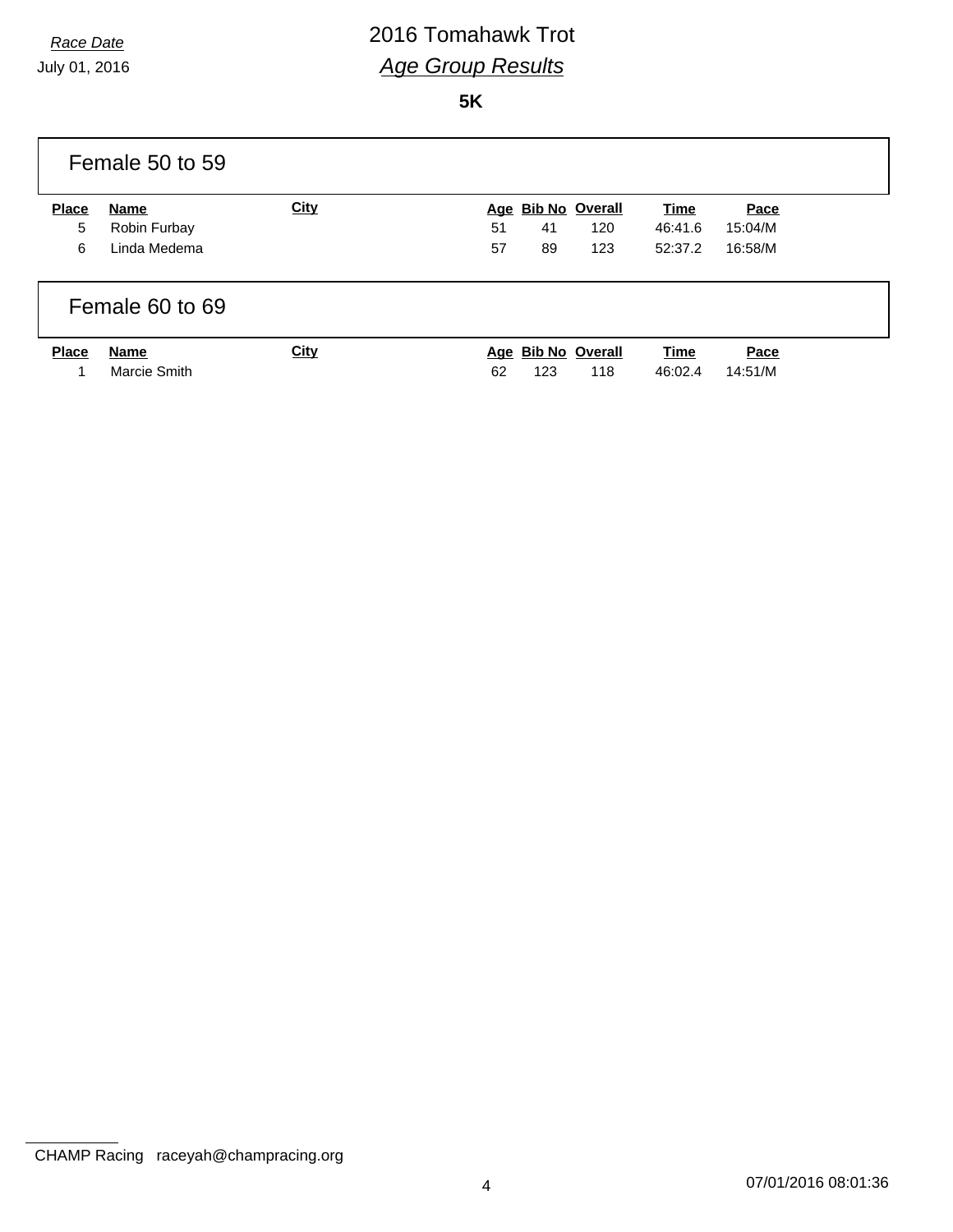July 01, 2016

# *Race Date* 2016 Tomahawk Trot *Age Group Results*

**5K**

#### Male Overall Winners

| <b>Place</b> | <b>Name</b>        | <u>City</u> |    |     | Age Bib No Overall | <u>Time</u> | Pace   |
|--------------|--------------------|-------------|----|-----|--------------------|-------------|--------|
|              | Sean Jones         |             | 24 | 153 |                    | 17:43.1     | 5:43/M |
|              | <b>Trevor Ault</b> |             | 16 |     |                    | 19:02.7     | 6:08/M |
|              | Dalton Bolon       |             | 18 | 14  |                    | 19:10.0     | 6:11/M |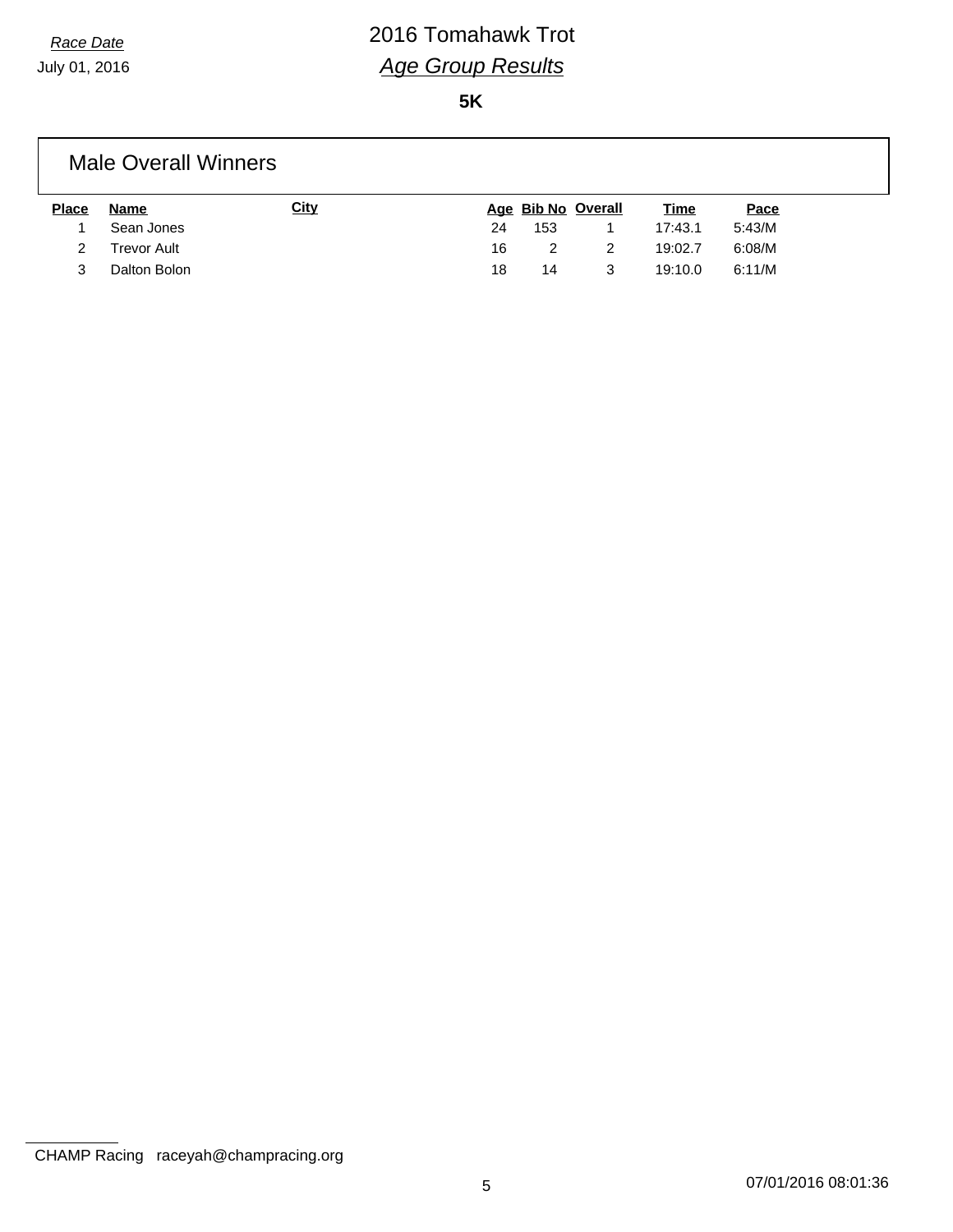$\mathbf{L}$ 

## *Race Date* 2016 Tomahawk Trot *Age Group Results*

**5K**

|                   | Male 19 and Under            |             |    |     |                          |                        |                |
|-------------------|------------------------------|-------------|----|-----|--------------------------|------------------------|----------------|
| <b>Place</b>      | <b>Name</b>                  | <b>City</b> |    |     | Age Bib No Overall       | <b>Time</b>            | Pace           |
| 1                 | Race Medema                  |             | 13 | 84  | 9                        | 22:17.0                | 7:11/M         |
| $\overline{2}$    | Gavin Reed                   |             | 13 | 109 | 12                       | 23:04.0                | 7:26/M         |
| $\sqrt{3}$        | Taylor Jackson               |             | 15 | 164 | 15                       | 23:42.5                | 7:39/M         |
| 4                 | Treven Johnson               |             | 14 | 67  | 16                       | 23:51.7                | 7:42/M         |
| $\,$ 5 $\,$       | <b>Jay Miller</b>            |             | 13 | 93  | 17                       | 23:58.3                | 7:44/M         |
| 6                 | <b>Blake Tedrick</b>         |             | 10 | 155 | 20                       | 24:42.6                | 7:58/M         |
| $\overline{7}$    | Jesse KAnter                 |             | 19 | 140 | 22                       | 25:07.9                | 8:06/M         |
| 8                 | Derrick Dunlap               |             | 14 | 32  | 57                       | 29:13.2                | 9:25/M         |
| 9                 | <b>Christian Stark</b>       |             | 16 | 127 | 84                       | 32:49.4                | 10:35/M        |
|                   | Male 20 to 29                |             |    |     |                          |                        |                |
| <b>Place</b>      | <b>Name</b>                  | <b>City</b> |    |     | Age Bib No Overall       | <b>Time</b>            | Pace           |
| 1                 | Joshua Green                 |             | 20 | 157 | 4                        | 19:21.9                | 6:15/M         |
| $\overline{2}$    | Andy Krocker                 |             | 26 | 73  | 5                        | 20:03.2                | 6:28/M         |
| 3                 | James Shelter                |             | 29 | 120 | 13                       | 23:32.5                | 7:35/M         |
|                   | Male 30 to 39                |             |    |     |                          |                        |                |
| <b>Place</b><br>1 | <b>Name</b><br>David Ditcher | <b>City</b> | 30 | 26  | Age Bib No Overall<br>6  | <b>Time</b><br>20:21.6 | Pace<br>6:34/M |
| $\overline{2}$    | Kevin Gilmore                |             | 37 | 46  | 11                       | 22:28.6                | 7:15/M         |
| 3                 | <b>Adam Simmers</b>          |             | 31 | 121 | 29                       | 25:41.3                | 8:17/M         |
| 4                 | Deaundra Mills               |             | 31 | 95  | 42                       | 27:00.6                | 8:43/M         |
| 5                 | <b>Nick Daniels</b>          |             | 30 | 18  | 46                       | 27:36.5                | 8:54/M         |
| 6                 | <b>Matthew Hunt</b>          |             | 35 | 63  | 47                       | 27:45.6                | 8:57/M         |
| $\overline{7}$    | Rob Long                     |             | 35 | 79  | 52                       | 28:31.0                | 9:12/M         |
| 8                 | Eric Frey                    |             | 35 | 156 | 54                       | 28:41.9                | 9:15/M         |
| 9                 | John Fontana                 |             | 33 | 39  | 56                       | 28:45.9                | 9:16/M         |
| 10                | Seth Filburn                 |             | 33 | 34  | 59                       | 29:17.3                | 9:27/M         |
| 11                | James Schwendiman            |             | 33 | 117 | 86                       | 33:50.5                | 10:55/M        |
| 12                | <b>Barry Hostetler</b>       |             | 33 | 59  | 91                       | 34:28.2                | 11:07/M        |
| 13                | Ryan Ervin                   |             | 38 | 33  | 103                      | 37:47.1                | 12:11/M        |
| 14                | Jared Gammon                 |             | 35 | 141 | 104                      | 37:51.7                | 12:13/M        |
|                   |                              |             |    |     |                          |                        |                |
|                   | Male 40 to 49                |             |    |     |                          |                        |                |
| <b>Place</b><br>1 | <b>Name</b><br>Doug Johnston | <b>City</b> | 44 | 70  | Age Bib No Overall<br>14 | <b>Time</b><br>23:34.2 | Pace<br>7:36/M |